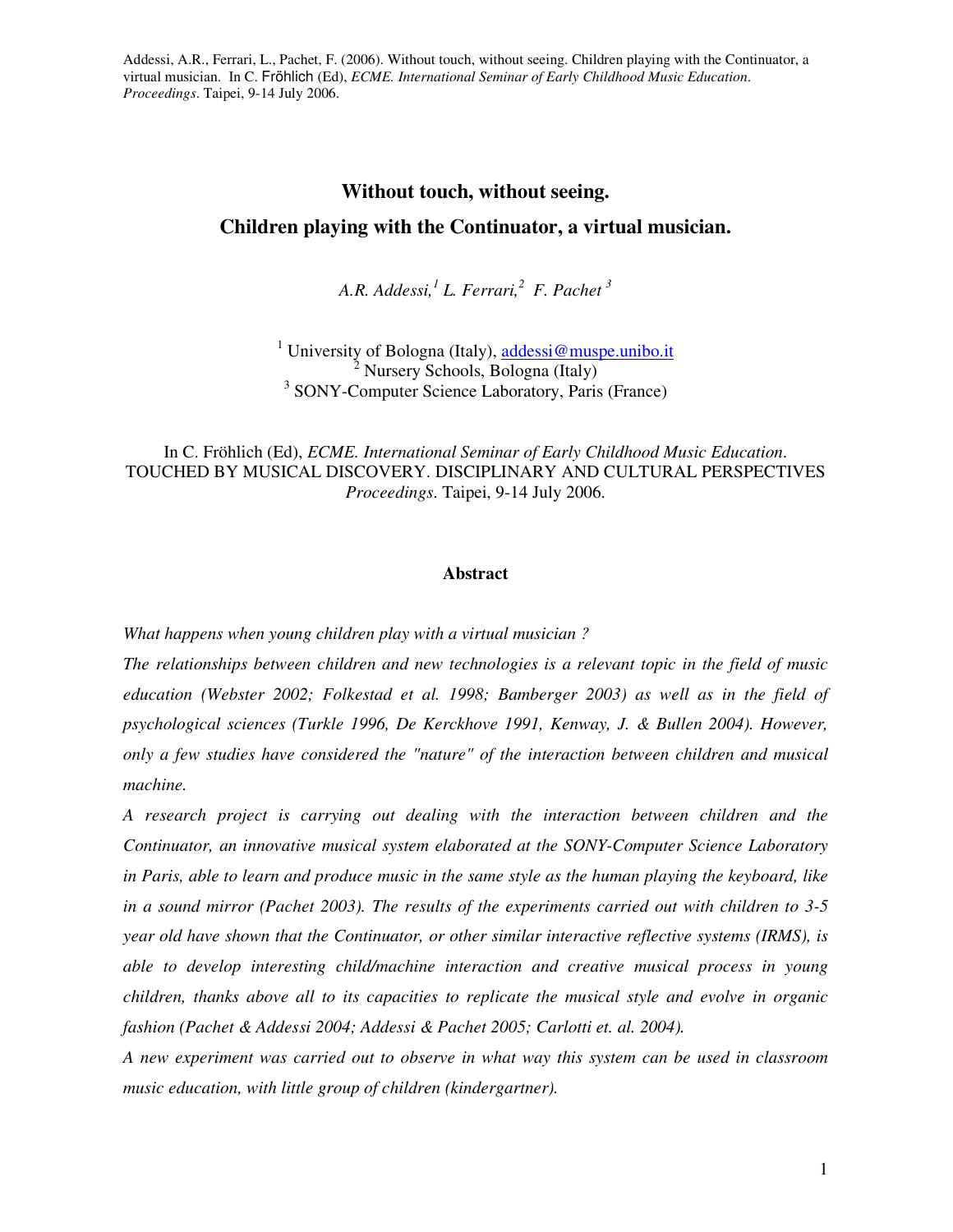*In this paper the classroom setting, the method and some results will be presented. We will then draw some conclusions regarding the psychological, and pedagogical implications of our study. We will show and discuss some video excerpts (4 minutes).* 

Keywords: interaction child/computer, interactive reflective musical system, continuator, classroom music education, practice.

## **Introduction**

What happens when young children play with a virtual musician ? That is the question on the base of this paper, realized inside of the DiaMuse project carried out at Bologna University in collaboration with SONY-Computer Science Laboratory in Paris. The project deals with the interaction between children and an innovative musical system, the Continuator, able to produce music in the same style as a human playing the keyboard. The Continuator is an application of the *interactive reflective musical systems* (IRMS), in which the user, whatever his skills, competence level, and musical goals, is confronted with some sort of developing mirror of himself. The system was originally designed in the context of developing new tools for improvised music, and was in part inspired by Ray Kurzweil' prophecy : "Human musicians [will] routinely jam with cybernetic musicians" (Pachet 2003). We decided to experiment this system with the children.

The relationships between children and new technologies is a relevant topic in the field of music education (Webster 2002; Folkestad et al. 1998; Bamberger 2000) as well as in the field of psychological sciences (Turkle 1996, De Kerckhove 1991; Kenway, J. & Bullen 2004). However, only a few studies have considered the "nature" of the interaction between children and musical machine.

A preliminary experience and an experimental protocol were carried out in Paris (France) and Bologna (Italy) with children to 3-5 year old (Pachet & Addessi 2004, Addessi & Pachet 2005, Carlotti et al. 2004). The results have shown that the Continuator, or other similar interactive reflective systems, is able to develop interesting child/machine interaction and creative musical process in young children, thanks above all to its capacities to replicate the musical style and evolve in organic fashion. It was possible to observe a sort of life cycle of interaction, and some microprocesses similar to one observed in child/adult interaction (Stern 1985, Imberty 2005, Mazzoli 2003, Young 2004). During the interaction with the system, the children reached high levels of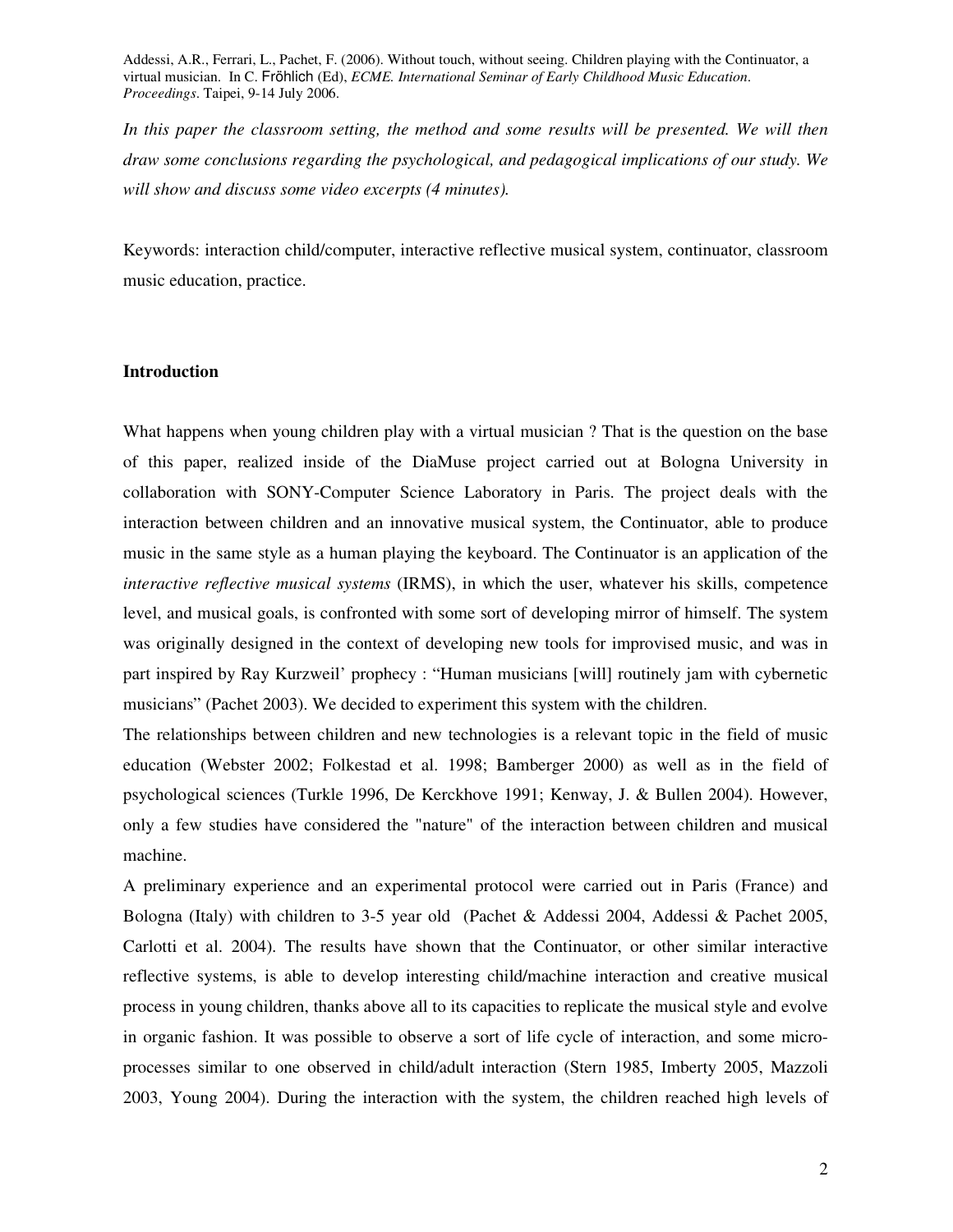"well-being", of pleasure, and creativity, very similar to those described in the Theory of Flow by Csikszentmihalyi (1996).

In the light of these results, the project foresees the experimentation of new protocol for interaction and new variants to be applied to interactive reflective musical systems.

In this paper we introduce a practice experience realised with children of the same age, with the aim to experiment how the system can be used in basic music education with small groups of young children (kindergartner). The paper will present a description of the classroom setting, the method and some of the results observed so far. We will then draw some conclusions regarding the psychological, and pedagogical implications of our study.

#### **Method**

The practice experience was trialled in the Nursery School "A. Battaglia" of Bologna (Italy), with 18 children, 9 of 5 years (6 boys and 3 girls), and 9 of 4 years (4 boys and 5 girls). The project has been inserted inside of the plan already started in the school, concerning listening education, and has been carried out according to the method of the "background integrator", in this case the story of "Simone Acchiappasuoni", a little boy able to grasp the sounds.

#### *Procedure*

The activities have been carried out like a "workshop", modality already used in this school: small groups of children (homogenous for age) that exit from the own sections in order to make particular activity with a teacher. The workshops were carried out with small groups of 4/5 children, homogenous for age. Every group realised 4 lessons of approximately 30 minute everyone. The activity has been carried out in a equipped room: a keyboard has been placed on a small table in front to a large mirror hung to the wall; on a contiguous table the computer was placed; a large carpet and some shelves delimited the space of game and movement. All the activity has been audio and video recorded.

*Synthesis of the activities*: - *Exploration*. The first step: children in small groups explored the keyboard in spontaneous way (they were invited by a fantastic personage –Simone Acchiappasuonito follow and search the musical traces produced by the Continuator); - *Games with the teacher.* The teacher proposed some games with the Continuator and other instruments: narration of story where the children and the Continuator provide a musical description-, to dance, to play other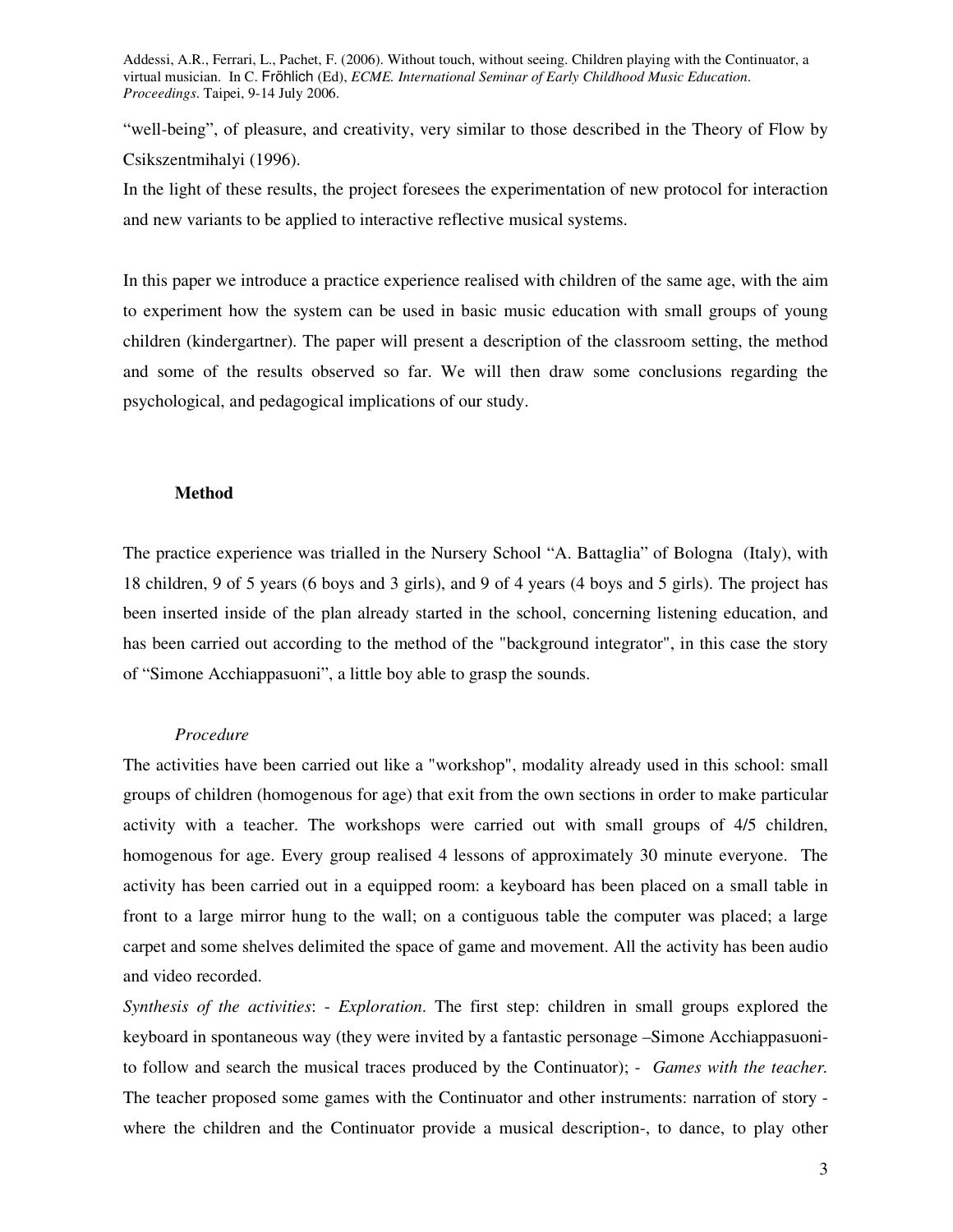instruments (drums, woodblocks, etc). – *Free Game*: during these moments the children could spontaneously play the keyboard with the Continuator, alone, in pair or in group.

## *Equipment*

We used the Continuator, a Roland ED PC-180A keyboard as the interface, a Roland expander, a pair of amplified loudspeakers, computer, video camera, digital camera.

The basic playing mode of the Continuator was the same particular kind of *turn-taking* as used in the previously experiments (Addessi & Pachet 2005):

- 1. The Continuator plays only when the child stops: programmed time limit typically about 400 milliseconds
- 2. The system's answers are the same length as input.
- 3. The user has the priority: if the user decides to play a phrase while the Continuator is still playing, then the system will stop and return to the listening mode.

A modified version of the Continuator was prepared purposely for this experience. The modifications have regarded the interface, that was easier, and the design, as we used 2 playing modes:

- The Continuator: the basic question/answer mode with the Continuator, where the answers are *similar* but *different* from the input.
- The Continuator/linear: the Continuator produces linear streams of notes.

## **Results**

1. Some of the phenomenon that we observed in this experience are similar to ones observed in the previous experiments: during the interaction with the Continuator, the children show surprise, excitement, clear-cut feedback, intrinsic motivation, pleasure and involvement. In particular we observed the following phenomena:

• *The children learned the rules of the system*: It replies by playing alone, it replies when you stop playing (turn-taking), repeats what you play, repeats with variations, is capable of establishing a dialogue made up of repetition/variation, it does not always respect the rules, you can teach the system, and the rules of the system can be taught to others. The children dialogue with the Continuator learning these implicit rules and to respect the turn-taking (see Fig.1).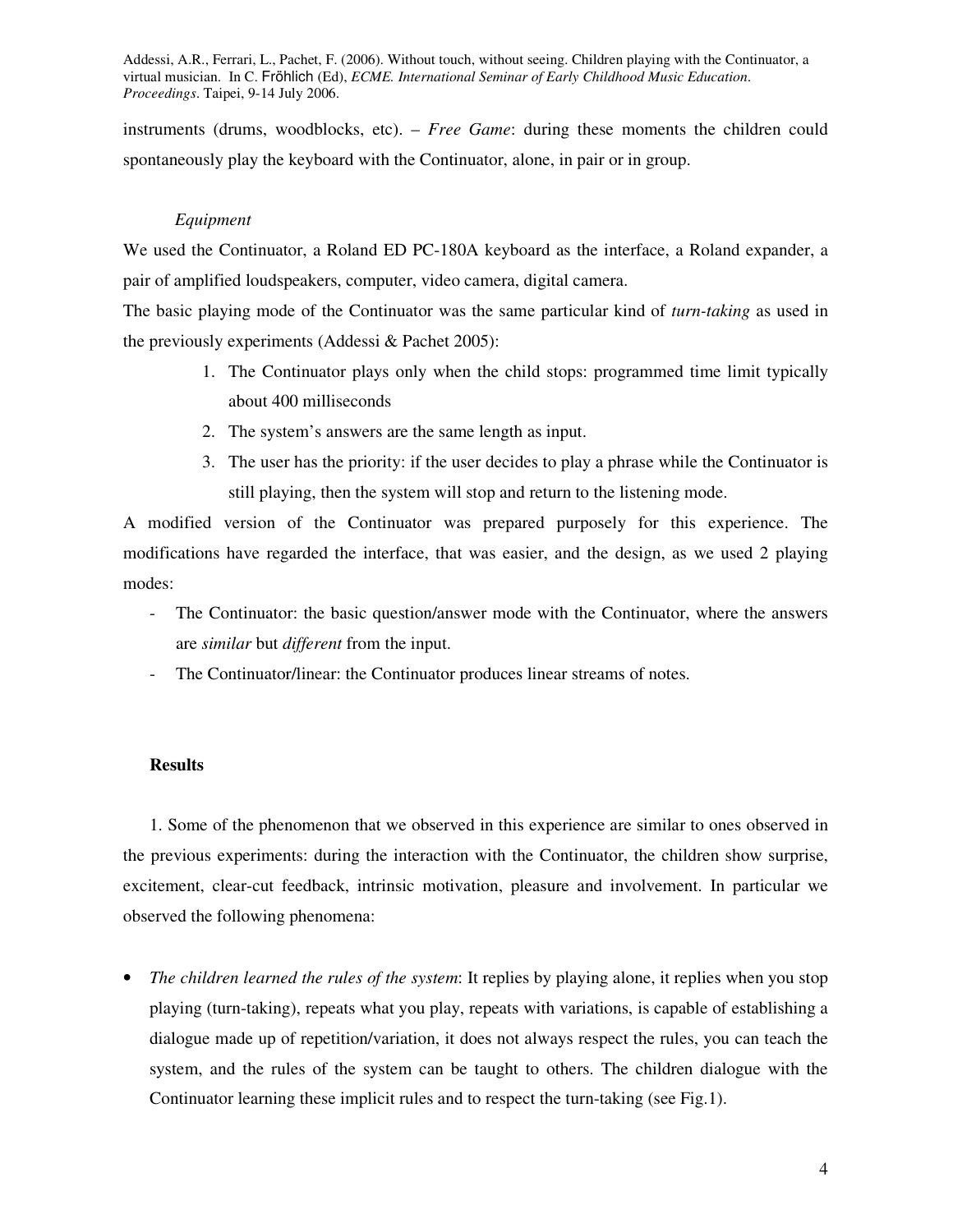

Figure 1: The turn-taking: The children lift up their hands when they pass the turn to the Continuator.

- *Ways of playing, exploring the instrument:* The children explored the keyboard and means of making sound in a myriad of different ways: with their elbows, head, bottom, or forearm, with their hands in their sleeves, chopping, with just one finger, several fingers, the palm of the hand, facing backwards, rubbing, alternating the hands/fingers.
- *Listening*: The listening was very careful, both to the replies given by the system and to their own work. We observed symbolic, autotelic, analytical, and motor listening (see Fig.2).

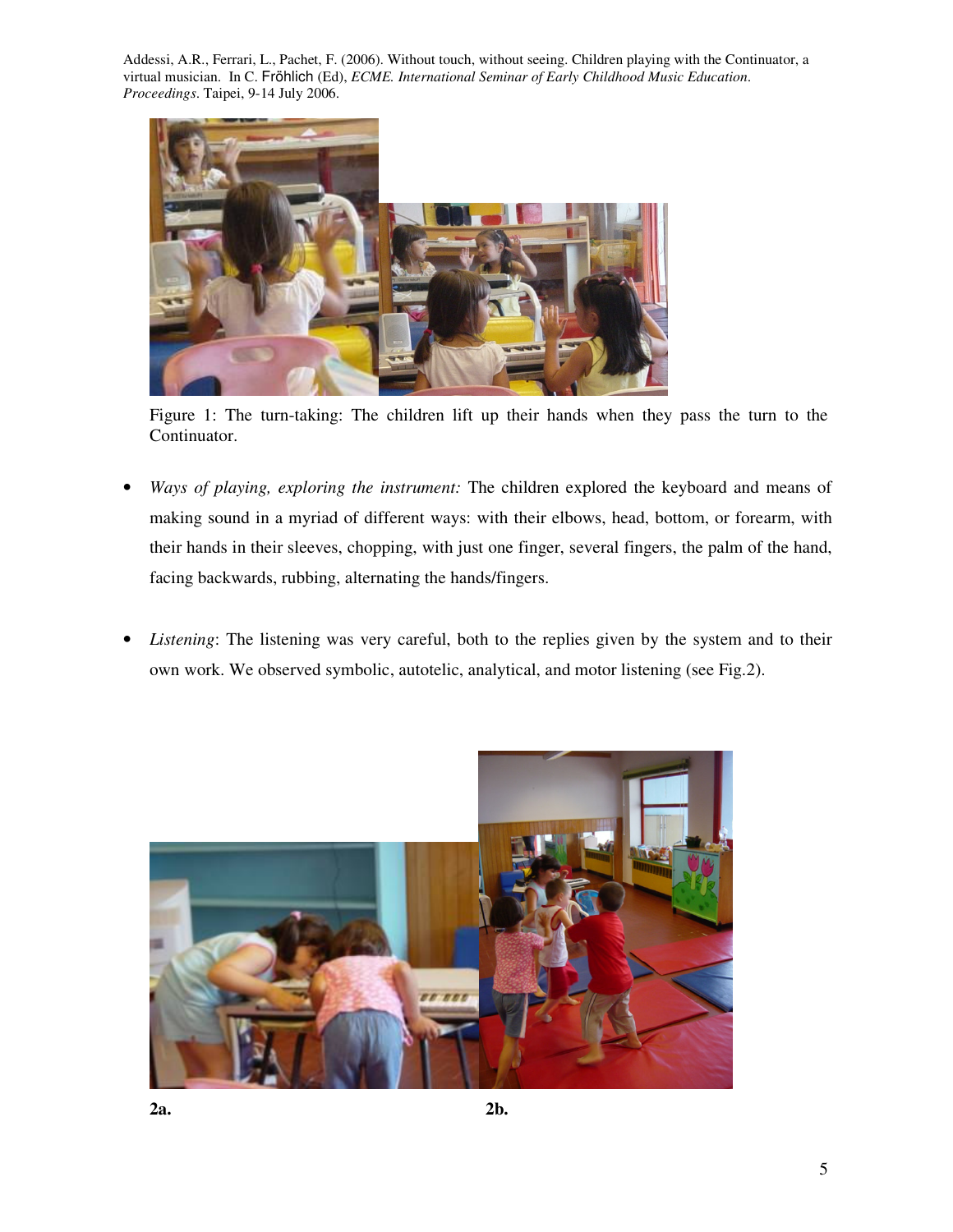Figure 2: a. An example of both analytical listening and joint attention; b. Children listen to the Continuator and dance during the free game.

• *Focused attention:* Analytical behaviour associates to the high levels of concentration, or like episodes alternated at relaxation moments (see Fig.3).



Figure 3: Focused attention. Two children observe with interest the keyboard, focus the attention on particular aspects (to play a single key, with a single finger or alternating two fingers), then listen.

• *Joint attention*. A typical situation encountered was the phenomenon of "joint attention" (see Fig. 2a and 4).

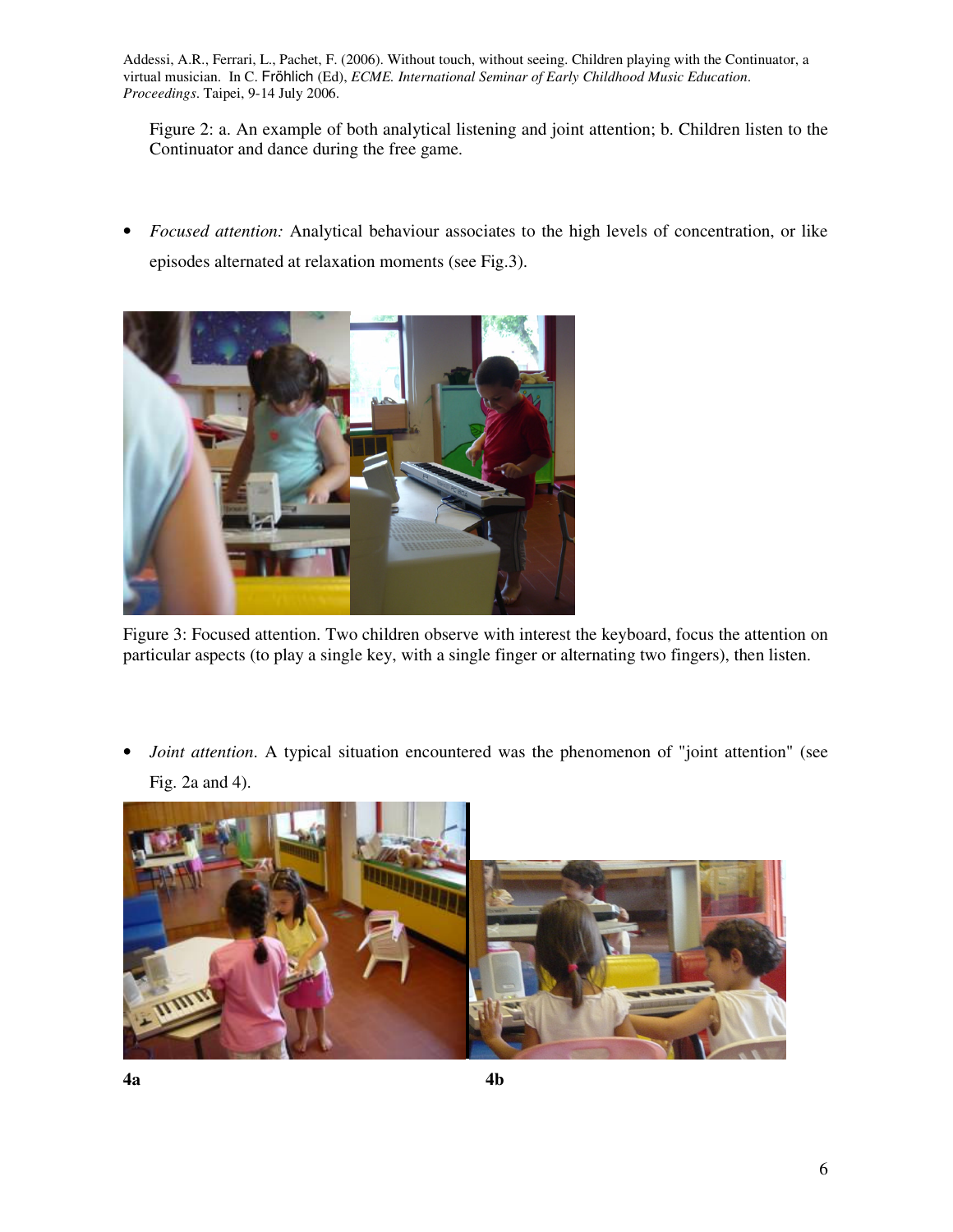Figure 4: Joint attention. a. Two girls explore the keyboard together ; b. One of the children would force the other to stop playing in order to listen to the system. We called this situation "Aspetta" (the Italian word for "wait")

## *2. Games with the teacher*

When the teacher proposed the games, in particular we have observed:

• *Stories in Music*. The children dramatise and use the Continuator to put in music the story narrated by the teacher. They have learned that the answers of the system are similar to what they play, and they "ask" the system to play determined sounds in order to create a soundtrack to the stories (see Fig. 5).



**5a 5b** 

Figure 5: Stories in the mirrors. A child pretends to be the Wolf : a. he plays a cluster strongly and slowly ; b. then he stops and listens to the mirroring answer by the Continuator, watching own image in the mirror imitating the ferocious expression of the Wolf.

*3. Free game* 

The moments of free game were particularly interesting. The children approached the keyboard spontaneously, alone, in pair or in groups, listening in careful and analytical way when they played alone, and arranging a collaborative playing when they played in pair or in group (see Fig. 6).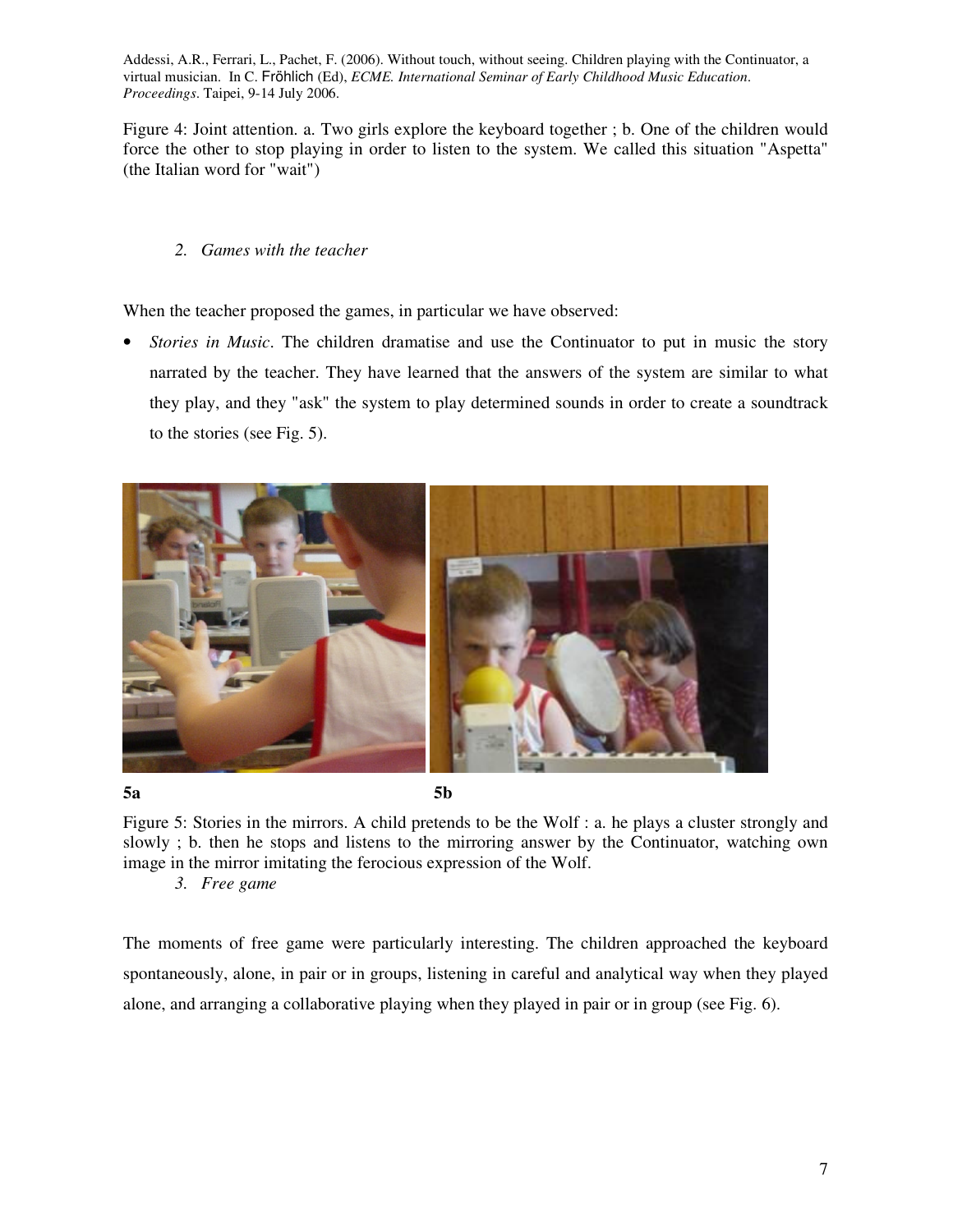

Figure 6: Free games. 6a/b The children improvise some dances on the notes played by the Continuator; 6c/d. Collaborative playing: A girl organizes a jam session with the Continuator and her friend, and she plays alternatively the keyboard and the drum; 6e/f. Interaction peer to peer: the children are interested not only to the Continuator but also to the interaction between the friends and the Continuator.

In conclusion, in this experience the Continuator has represented for the children a sort of a virtual companion: he plays, answers, stops, and listens too! (see Fig. 7).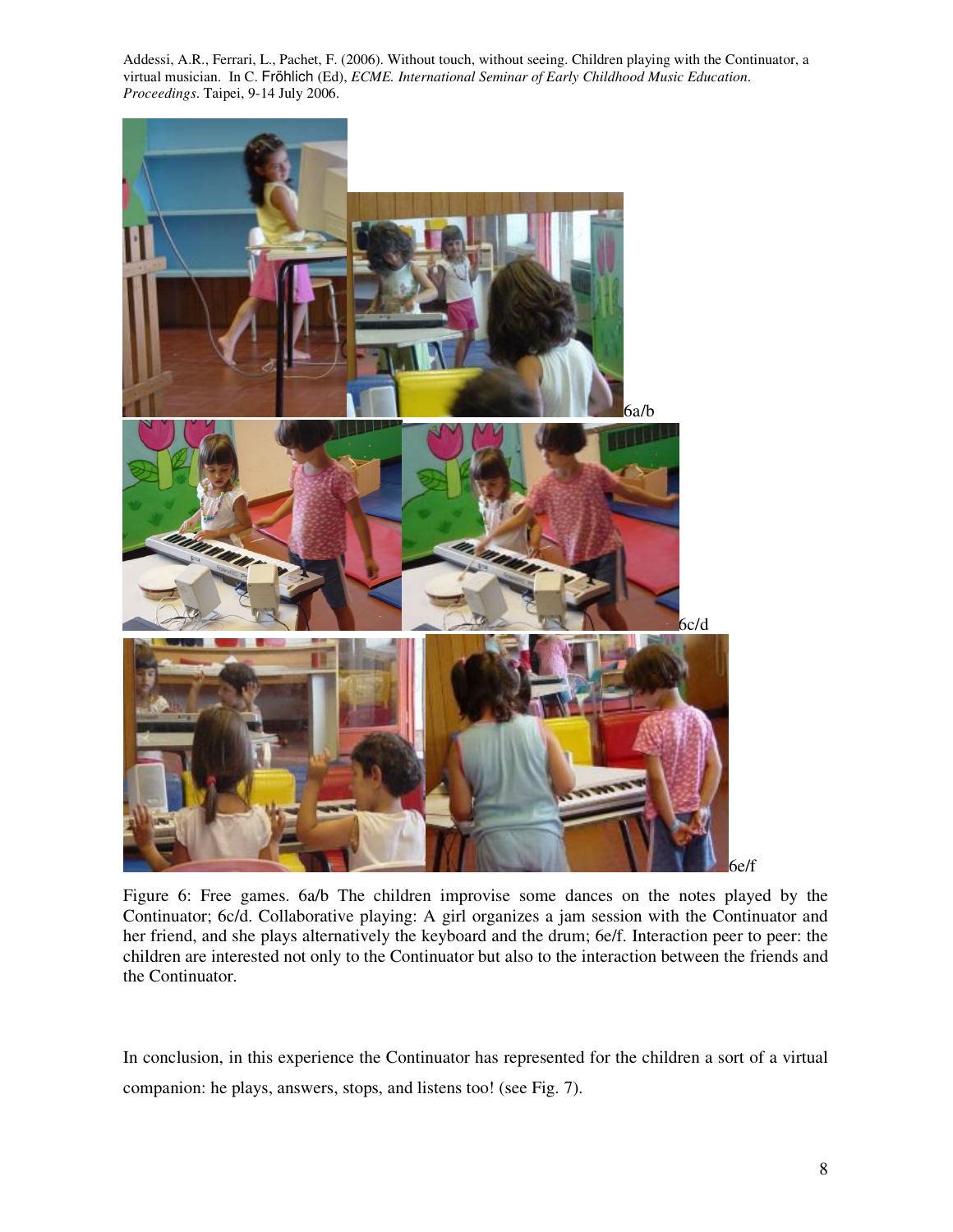

Fig. 7: The virtual musician: 7a. A little girl dances while listens to the Continuator; 7b. she stops and watches the monitor of the computer as the Continuator does not replies; 7c. when finally the Continuator starts again, she informs the teacher that "He works!", putting the hand closed to the mouth with a typical gesture in order to prevent to the Continuator from listen to her.

#### **Conclusion**

This practice experience show that the Continuator could represent a *versatile device* to enhance the musical invention and exploration in classroom setting. The children reached high levels of *wellbeing* and pleasure very similar to those described in the Theory of Flow by Csikszentmihalyi (1996), and in the musical field by Custodero (2005). They learned to musically converse with the system, developing *autonomy* and learning to manage some kinds of *collaborative playing* (Burnard 2002, Miell, D. & Littleton, 2004).

We observed that the *role of the teacher* using these kind of system in classroom music education, would be to predispose the equipments and the context so that the children can explore and use the system in independent way, alone, in pair or group; to organize games with the system and other musical instruments. We refer here to the Vygotskian concepts of *modeling* and *scaffolding*  (Vygotsky 1978).

Finally, the *virtual musician*: one of the most attractive quality of this system is to (inter)act like an human, or a living being at least, able to learn and react. The ability of the system to produce music similar but different from the musical input played by the children, is one of the abilities more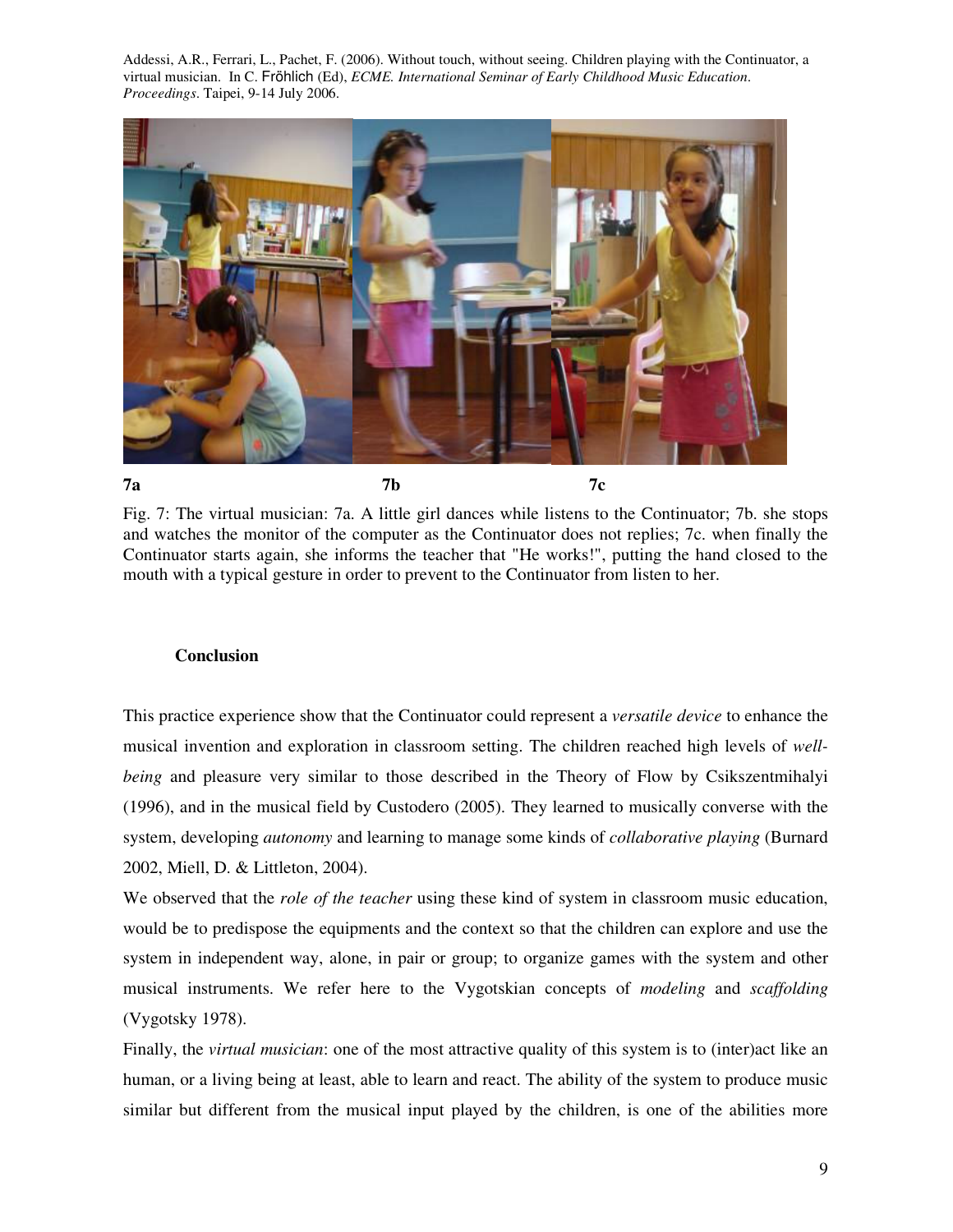similar to the human behaviours as observed in infant/adult communication (Stern 1985, Trevarthen 2000, Imberty 2005). However the children cannot touch and nor see him, and the system cannot judge them. These factors gave rise to some particularly careful and prolonged bouts of *listening*, encouraging the children to *think in sound*, and developing a genuine *desire of music*, curiosity and long *attention span*. These data, together with the other phenomenon observed, could be interpreted as signs of *intrinsic motivation.* From a pedagogic point of view this aspect is of utmost importance since it stimulates learning and creativity, as well as encouraging an interest in musical instruments, which normally offer very little attraction to such young children (Delalande 1993, O'Neill  $\&$ McPherson 2002, McPherson 2005).

This practice experience want to be an example of using the Continuator with young children in classroom setting. We believe this kind of experiences to be a fundamental contribution to the research project and to the psychological experiments carried out until now. Furthermore, from a technological point of view, they allow to assess new variants of the interactive reflective systems for music education, and that is one of the aim of our research approach based on a spiral collaboration between psychological experiments and system design. We believe this approach to be very productive and one that should be pursued.

We are planning news systematic experiments to assess and verify the educational values of the IRMS, both in basic music education and in improvisation teaching. A comparative project is being planned that involves other European countries.

## **References**

- Addessi, A.R., and Pachet, F. (2005). Experiment with a musical machine: Style replication in 3/5 year old children. *British Journal of Music Education*, 22 (1), 21-46.
- Addessi, A.R., and Pachet, F. (2006). Young children confronting the Continuator, an interactive reflective musical system. *Musicae Scientiae. Special Issue* "Interdisciplinary Musicology"(in print).
- Bamberger, J. (2003). The development of intuitive musical understanding: a natural experiment, *Psychology of music*, 31(1), 7-36.
- Burnard, P. (2002). Investigating children's meaning-making and the emergence of musical interaction in group improvisation. *British Journal of Music Education*, 19(2), 157-172.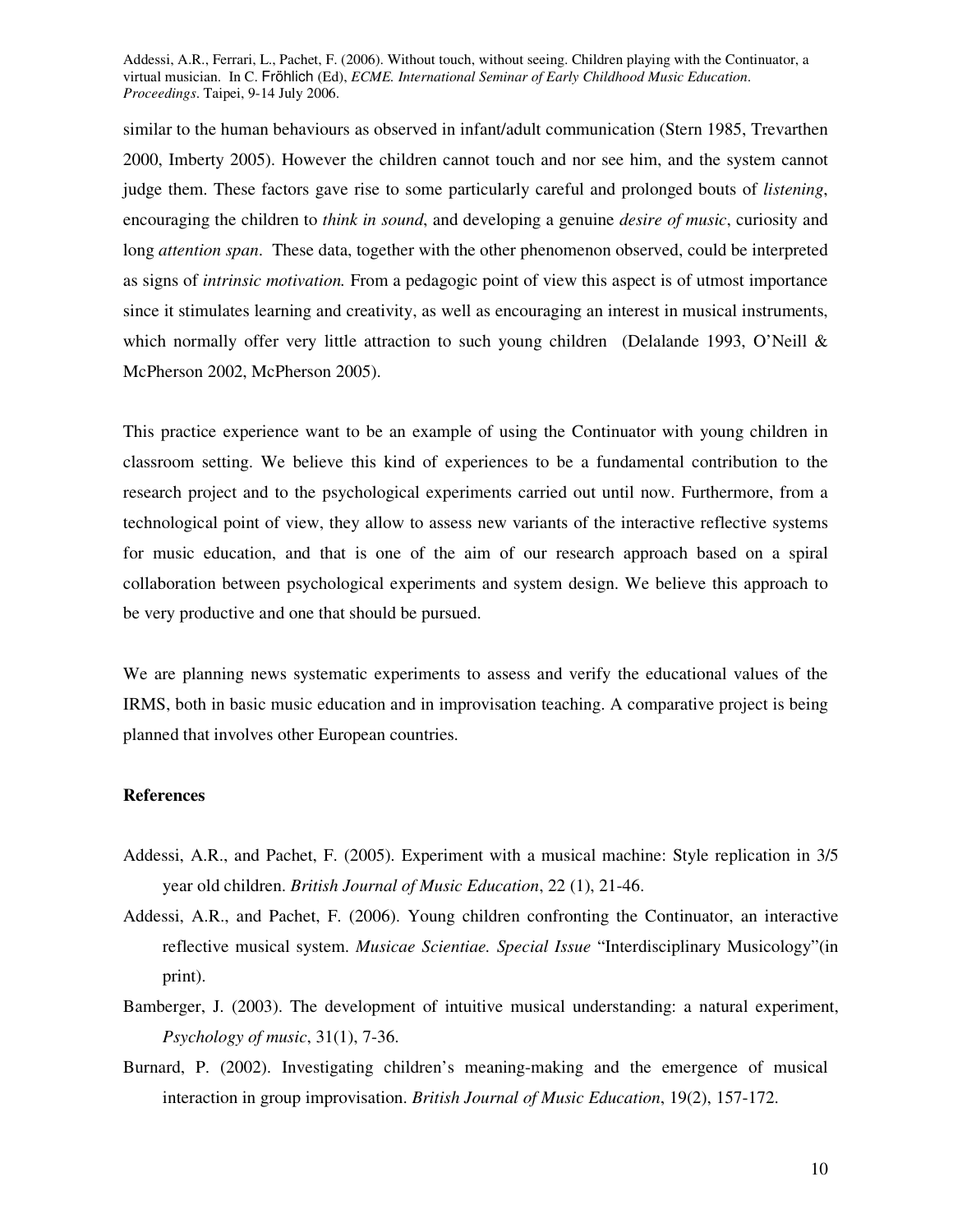- Carlotti, S., Ferrari, L., Addessi A.R., Pachet, F. (2004). Suonare con il Continuator è un'"esperienza ottimale"?. In M. Biasutti (Ed). *Conference Psychology and Music Education. Proceedings*, Padova: CLUEP(on CdRom).
- Csikszentmihalyi, M. (1996). *Creativity*. New York: Harper Collins.
- Custodero, L. A. (2005). Observable indicators of Flow experience: A developmental perspective on musical engagement in young children from infancy to school age. *Music Education Research*, 7.
- Delalande, F. (1993). *Le condotte musicali*. CLUEB: Bologna.
- De Kerckhove, D. (1991). *Brainframes. Technology, Mind and Business*. Bosch and Keuning.
- Folkestad, G., Hargreaves D.J. & Lindström B. (1998). Compositional strategies in computer-based music-making, *British Journal of Music Education*, 15(1), 83-97.
- Imberty M. (2005). *La musique creuse le temps*. *De Wagner à Boulez : Musique, psychologie, psycanalyse*. Paris: L'Harmattan.
- Kenny, B. J. & Gellerich M. (2002). Improvisation. In G. McPherson & R. Parncutt (Eds), *The Science and Psychology of Music Performance. Creative Strategies for Teaching and Learning* (pp.117-134). Oxford: Oxford University Press.
- Kenway, J. & Bullen, E. (2004). *Consuming children. Education, entertainment, advertising*. Open University Press.
- Mazzoli F. (2003) 'I suoni abitati'. In F. Mazzoli, A. Sedioli & B. Zoccatelli, *I giochi musicali dei piccoli,* pp. 7-17. Bergamo: Edizioni Junior.
- McPherson, G. (2005). From child to musician: skill development during the beginning stages of learning an instrument, *Psychology of Music*, 33(1), 5-35.
- Miell, D. & Littleton, K. (2004). *Collaborative creativity*. London: Free Association Books.
- O'Neill S. & McPherson G. (2002). Motivation. In G. McPherson & R. Parncutt (Eds), *The Science and psychology of music performance*, (pp. 31-46). Oxford: Oxford University Press.
- Pachet, F. (2003). Musical interaction with style. *Journal of New Music Research*, 32(3), 333-341.
- Pachet, F. (in print). Enhancing individual creativity with interactive reflective musical system. In I. Deliège & G. H. Wiggins (Eds), *Musical creativity: Current research in theory and practice*. Hove: Psychology Press.
- Pachet, F. & Addessi, A.R. (2004). Children reflect on their own playing style: Experiments with Continuator and children. *ACM Computers in Entertainment*, 1(2).
- Stern, D. (1985) *The Interpersonal world of the infant*. New York: Basic Book.